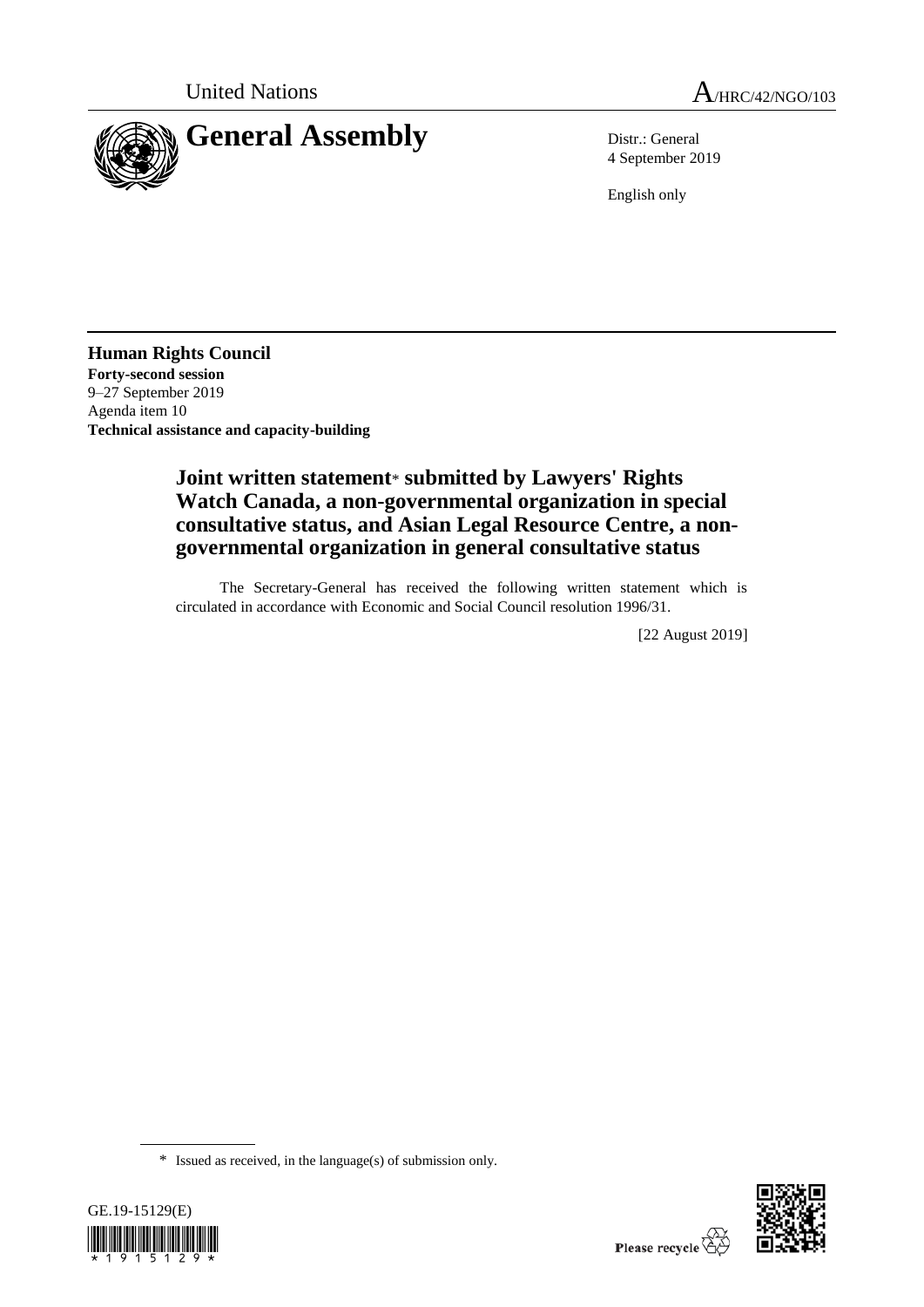# **The roots of Cambodia's persistent rights violations: impunity of the powerful**

## **Introduction**

Human rights in Cambodia have remained a constant concern for decades, but recent years have seen marked deterioration of respect, protection and fulfilment of the international human rights obligations Cambodia has undertaken as a party to the 1991 Paris Peace Agreements ( $PPAs^{[1]}$  and numerous UN human rights treaties<sup>[2]</sup> With increasing boldness, Cambodia systematically disregards its international human rights obligations and its Constitution. Instead, Cambodia misuses laws and institutions to shield the enrichment of powerful officials and government-connected business leaders at the expense of development measures that benefit the majority of Cambodians. Cambodia manipulates laws, courts, institutions, and electoral processes to silence critics, including human rights defenders (defenders) and opposition politicians. Continued support for the mandate of the Special Rapporteur on the situation of Cambodia and the United Nations (UN) Office of the High Commissioner for Human Rights (OHCHR) in Cambodia is critical to ensure Cambodia's accountability to fulfil its multilateral international human rights obligations.

## **Cambodia's international obligations in light of its tragic history**

Cambodia was among the 19 States that signed the 1991 PPAs to end Cambodia's decades of bloodshed and pursue durable peace through free and fair elections, promotion of human rights, and reconstruction of the country in recognition and respect of the country's sovereignty and independence. In February 1993, the UN Commission on Human Rights (CHR) adopted a resolution recognizing that Cambodia's "tragic history" required "special measures to assure the protection of human rights and the non-return to the policies and practices of the past."[3] The CHR resolution welcomed Cambodia's ratification or accession to several human rights treaties and created a UN Centre for Human Rights and a Special Representative to assist Cambodia to fulfil the human rights obligations it had undertaken. [4]

After the May 1993 UN-supervised national election and the formation of a government in September 1993, Cambodia's Constitution came into force confirming that Cambodia "shall recognize and respect human rights as stipulated in the United Nations Charter, the Universal Declaration of Human Rights, the covenants and conventions related to human rights, women's and children's rights."[5]

The UN established the Centre for Human Rights in Cambodia in October 1993 (merged with the OHCHR in 1998). The Secretary General (SG) appointed the first Special Representative on Human Rights in Cambodia (SGSR) in November 1993. The SGSR's inaugural 1994 report recommended that Cambodia give priority to resolution of land disputes due to "[r]isks of oppression, abuse of power and favouritism in the allocation of land amongst competing claimants and local authorities" and to prevent the "rise of persisting conflict and lawlessness."[6] The SGSR also made recommendations for the right to remedies through independent, impartial courts.[7]Later in 1994, the SGSR recommended urgent attention to laws for the administration of justice and a reformed land law.<sup>[8]</sup>

Twenty-five years later, land rights and the administration of justice remain among several intertwined concerns continually emphasized by the OHCHR in Cambodia and by all four UN Special Representatives and two Special Rapporteurs on the situation of Cambodia (collectively referred to as SRs). Other Special Procedures of the Human Rights Council (Council) including thematic SRs, as well as the Universal Periodic Review (UPR)

<sup>\*\* 1-79:</sup>See the fully footnoted version of this statement at [https://www.lrwc.org/cambodias-persistent](https://www.lrwc.org/cambodias-persistent-rights-violations-impunity-of-the-powerful-un-statement/)[rights-violations-impunity-of-the-powerful-un-statement/.](https://www.lrwc.org/cambodias-persistent-rights-violations-impunity-of-the-powerful-un-statement/)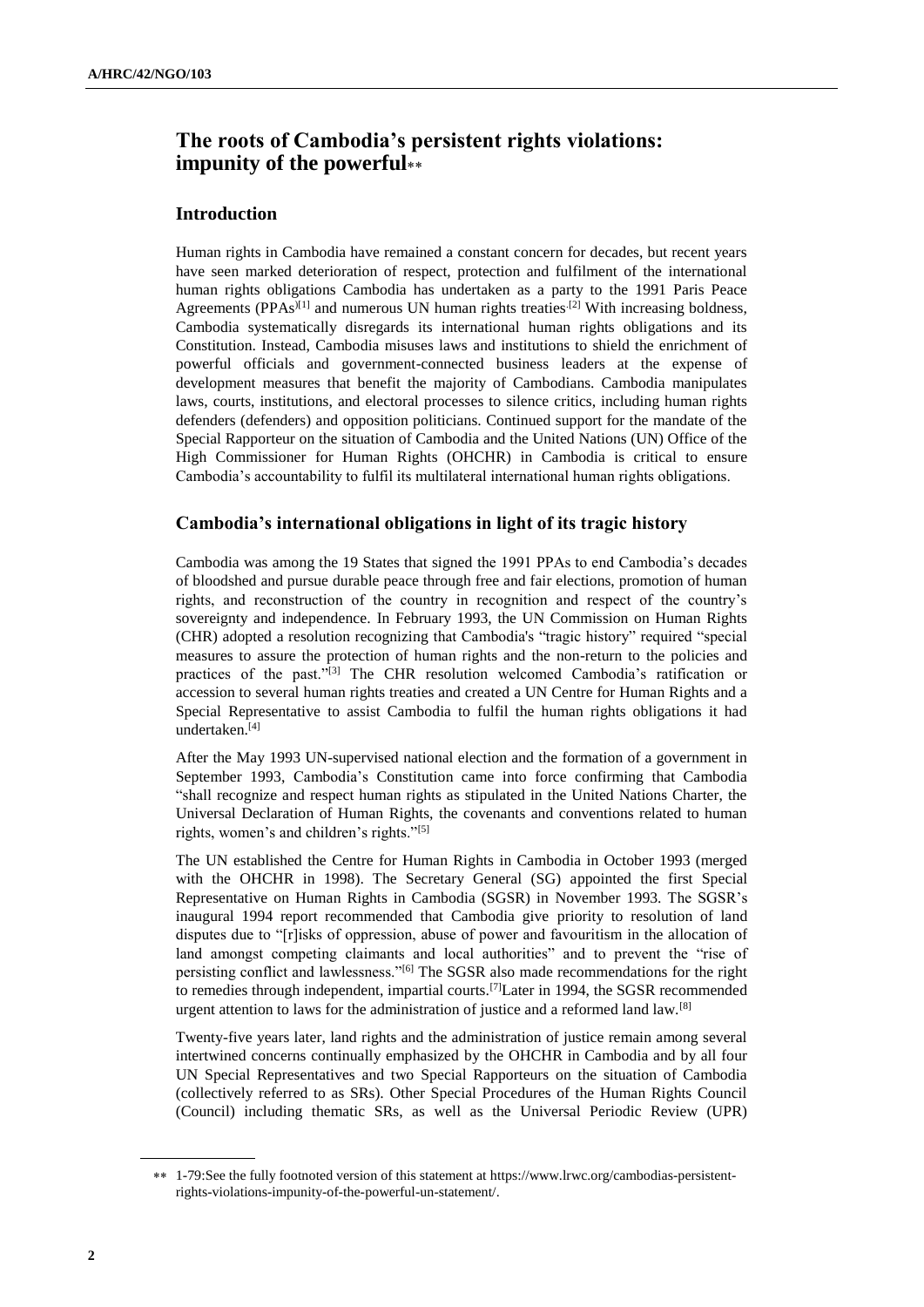processes, have also conveyed these concerns, as have UN human rights treaty bodies. On the 20<sup>th</sup> anniversary of the PPAs in 2011, the SR on Cambodia stated:

Cambodia has undeniably progressed over the past twenty years, with peace and stability bringing enormous dividends in terms of wealth and development. Institutions have been established and laws written… However the challenge remains in the implementation of many of these laws and proper functioning of these institutions….The Agreements will remain relevant until their vision is a reality for all Cambodians…[9]

### **Cambodia's failure to implement UN human rights recommendations**

A number of Cambodia's laws violate international standards or are implemented in a discriminatory manner, favouring powerful persons or silencing dissent. Courts lack independence, impartiality, and integrity, and consistently provide influential persons with impunity for rights violations.

#### **Land-grabbing and illegal logging**

Cambodia adopted a land law in 2001,<sup>[10]</sup>but land titling remains incomplete,<sup>[11]</sup>including slow progress issuing communal land titles to indigenous peoples.<sup>[12]</sup>SRs have raised concerns about discriminatory implementation of the law.[13] There is reported corruption regarding land concessions and concern about widespread illegitimate land acquisition for agribusiness, economic development, and illegal logging,  $[14]$  resulting in devastation of forests,[15] natural resources, livelihoods, and indigenous peoples' rights.

Since 1973, Cambodia's forests have been dramatically reduced.<sup>[16]</sup> From 2000 to 2013, land-grabbing has adversely affected approximately 770,000 people through forced evictions and damage to land and environment without adequate redress or remedies.<sup>[17]</sup> Women defenders are often at the forefront of peaceful community advocacy for justice and fair compensation and frequently experience attacks, judicial harassment, and arbitrary detention.<sup>[18]</sup> Land disputes remain rife,<sup>[19]</sup> with no reliable access to independent, impartial dispute resolution or judicial remedies.

#### **Laws and the legal system: lack of independence and integrity**

Executive influence over legal institutions precludes equal access to independent, impartial justice. After years of recommendations from SRs, in 2014 Cambodia passed laws on the judiciary $[20]$  which failed to meet international standards by giving undue executive power over the judiciary and prosecutors.<sup>[21]</sup> Cambodia's judiciary and legal profession have been weakened by extensive and persistent corruption.[22]

Cambodia passed an anti-corruption law in 2010, but implementation has been inadequate despite SRs' recommendations.[23] Cambodia is among the world's most corrupt countries.[24] Mistrust of police and courts is among the causes of extrajudicial reprisals against suspected criminals, including 73 recorded "mob justice" killings from 2000 to 2018.[25]

#### **Electoral malfeasance**

Irregularities have marred all Cambodian elections, $[26]$  but in 2017 hopes for change plummeted when the long-ruling Cambodia People's Party (CPP) created and deployed an overbroad law<sup>[27]</sup> to dissolve the only viable opposition, the Cambodian National Rescue Party (CNRP). A May 2018 decree provided for surveillance and control of pre-election news.[28] These and other measures resulted in a July 2018 national election that denied Cambodians' the right to vote in a genuine election.<sup>[29]</sup> The CPP gained 100 percent control of the legislature. The SR deemed Cambodia to be now "de facto a single party State."<sup>[30]</sup>

### **Suppression of expression rights**

News media are largely controlled by persons linked to high ranking officials,[31] and independent media are suppressed.[32] Persons who criticize public officials in news reports or social media are criminalized using Penal Code provisions such as criminal defamation,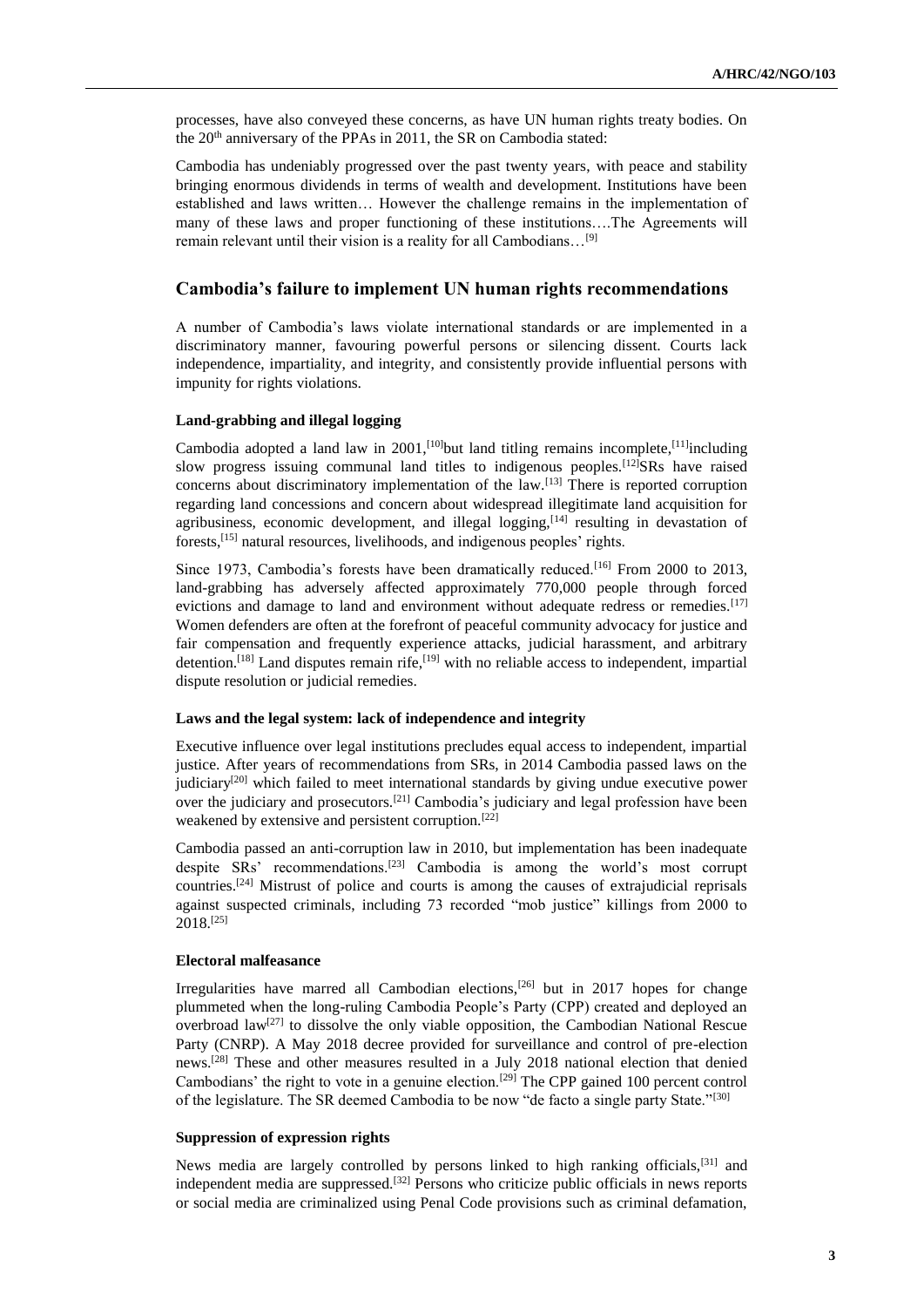public insult, incitement, and a 2018 lèse majesté law, which fail to meet international standards.<sup>[33]</sup>

#### **Attacks on defenders and political opposition**

Lawyers, defenders,<sup>[34]</sup> journalists,<sup>[35]</sup> analysts, politicians, or activists who report concerns about illegitimate land acquisition,<sup>[36]</sup> environmental degradation,<sup>[37]</sup> labour rights violations,<sup>[38]</sup> corruption,<sup>[39]</sup> election irregularities,<sup>[40]</sup> or other rights violations are regularly subjected to official vilification, intimidation, criminalization, and arbitrary detention (e.g. lawyer Ny Chakrya,<sup>[41]</sup> defender Tep Vanny<sup>[42]</sup>), attacks, enforced disappearances,<sup>[43]</sup> or unlawful killings with impunity (e.g. Kem Ley in 2016, <sup>[44]</sup> Chut Wutty in 2012, <sup>[45]</sup> and Chea Vichea in 2004[46]). In 2015, the UN Human Rights Committee expressed concern about judicial corruption, and lack of accountability for extrajudicial killings<sup>[47]</sup> and disappearances allegedly perpetrated by police and military personnel since the 1991 PPAs, without adequate investigation, prosecution, or compensation to victims.<sup>[48]</sup>

In September 2017, CNRP leader Kem Sokha was detained and charged with plotting to overthrow the government because of a 2013 speech on nonviolent political change. The SR has been denied visits to Kem Sokha.<sup>[49]</sup> In October 2017, several CNRP leaders, including Deputy Leader Mu Sochua fled Cambodia after warnings of likely arrest.<sup>[50]</sup> In May 2019, the SR repeated her previous calls for "the release of Kem Sokha from detention and the swift conclusion of the investigation or for the charges to be dropped."<sup>[51]</sup> In June 2019, the SR, along with the SR on Freedom of Expression, expressed concern that Cambodian authorities had detained and questioned 140 former-CNRP members about their gatherings or social media statements.[52]

In August 2015, Cambodia passed a Law on Associations and NGOs (LANGO) despite concerns expressed by Cambodian and international NGOs and the OHCHR in Cambodia[53] that it falls short of international human rights standards. Its overbroad provisions enable officials to overreach their lawful authority in violation of freedoms of expression, association, and assembly. Despite the SR's urging to implement the LANGO in compliance with Cambodia's international human rights obligations,[54] government officials have invoked the LANGO unlawfully to break up meetings and trainings of NGOs and community associations, falsely stating that the LANGO forbids holding events without permission from local authorities.<sup>[55]</sup>

# **Slow implementation of recommendations of Special Procedures and the UPR**

Cambodia's responses to SR and OHCHR recommendations for the past twenty-five years have been characterized by disregard, neglect, delay, resistance, or hostility. Cambodia has demonstrated overt disrespect for SRs, including personalized verbal attacks.<sup>[56]</sup> The current SR has been denied visits to persons in detention or under house arrest,<sup>[57]</sup> contrary to the terms of reference for country visits of Special Procedures.<sup>[58]</sup>

During its 3rd UPR in April 2019,[59] States made 198 recommendations. Cambodia confirmed its acceptance of 173, including recommendations for:

- development that benefits all strata of society; $[60]$
- fair resolution of land disputes including evictions, relocations and compensation;[61]
- judicial independence; $[62]$
- compliance with the ICCPR;<sup>[63]</sup>
- accountability for rights violations through independent investigations and prosecution of perpetrators;<sup>[64]</sup>
- freedom of expression for all citizens and journalists including on the internet;<sup>[65]</sup>
- a safe and enabling environment for civil society, including respect and protection of rights of journalists, defenders, trade union workers, land and environmental activists, and political opposition members;<sup>[66]</sup>